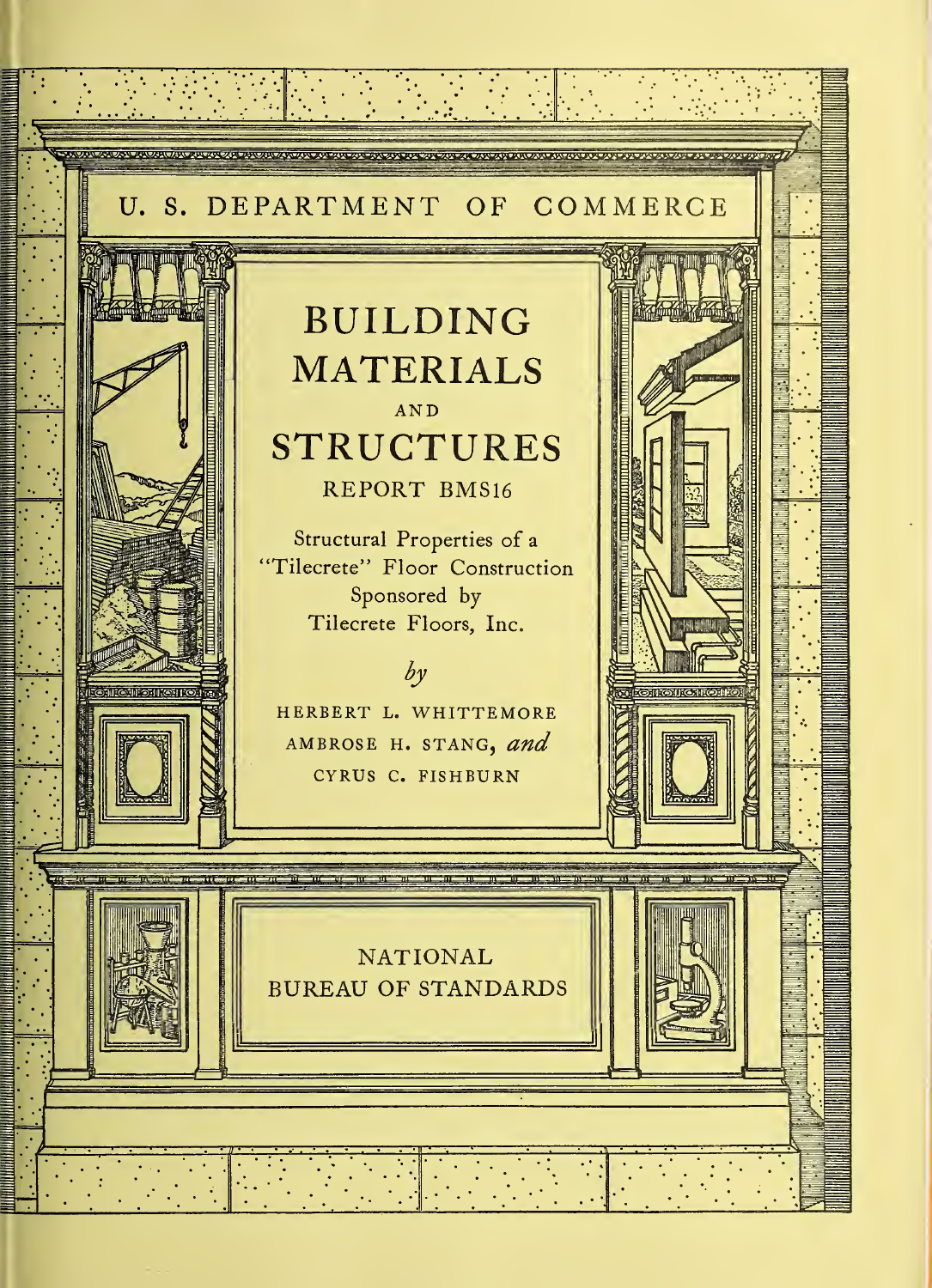The program of research on building materials and structures undertaken by the National Bureau of Standards is planned with the assistance of the following advisory committee designated by the Subcommittee on Design and Construction of the Central Housing Committee.

### TECHNICAL RESEARCH GROUP

Walter Junge, Federal Housing Administration, Chairman A. C. SHIRE, United States Housing Authority, Vice Chairman

| A. G. BEAR,                                                                | VINCENT B. PHELAN,                                 |
|----------------------------------------------------------------------------|----------------------------------------------------|
| Veterans' Administration.                                                  | National Bureau of Standards.                      |
| PIERRE BLOUKE,<br>Home Owners' Loan Corporation.<br>C. W. CHAMBERLAIN,     | E. A. POYNTON,<br>Office of Indian Affairs.        |
| Procurement Division.                                                      | JOHN H. SCHAEFER,                                  |
| JOS. M. DALLAVALLE,                                                        | Procurement Division.                              |
| Public Health Service.<br>HUGH L. DRYDEN,<br>National Bureau of Standards. | GEORGE W. TRAYER,<br>United States Forest Service. |
| G. E. KNOX,                                                                | ELSMERE J. WALTERS,                                |
| Bureau of Yards and Docks, Navy<br>Department.                             | Quartermaster Corps, War Depart-<br>ment.          |
| $C_{\text{mnp}true}$ D $M_{\text{tpart}}$ $C_{\text{candam}}$              |                                                    |

#### STERLING R. MARCH, Secretary

The program is administered and coordinated by the following staff committee of the Bureau:

#### HUGH L. DRYDEN, Chairman

| P. H. BATES     | W. E. EMLEY      | A. S. MCALLISTER |
|-----------------|------------------|------------------|
| H. C. DICKINSON | G. E. F. LUNDELL | H. S. RAWDON     |

The Forest Products Laboratory of the United States Department of Agriculture is cooperating with the National Bureau of Standards in studies of wood constructions.

# How To Purchase

#### BUILDING MATERIALS AND STRUCTURES REPORTS

On request, the Superintendent of Documents, United States Government Printing Office, Washington, D. C, will place your name on a special mailing list to receive notices of new reports in this series as soon as they are issued. There will be no charge for receiving such notices.

An alternative method is to deposit with the Superintendent of Documents the sum of \$5, with the request that the reports be sent to you as soon as issued, and that the cost thereof be charged against your deposit. This wiU provide for the mailing of the publications without delay. You wiU be notified when the amount of your deposit has become exhausted.

If 100 copies ov more of any report are ordered at one time, a discount of 25 percent is allowed.

Send all orders and remittances to the Superintendent of Documents, United States Government Printing Office, Washington, D. C.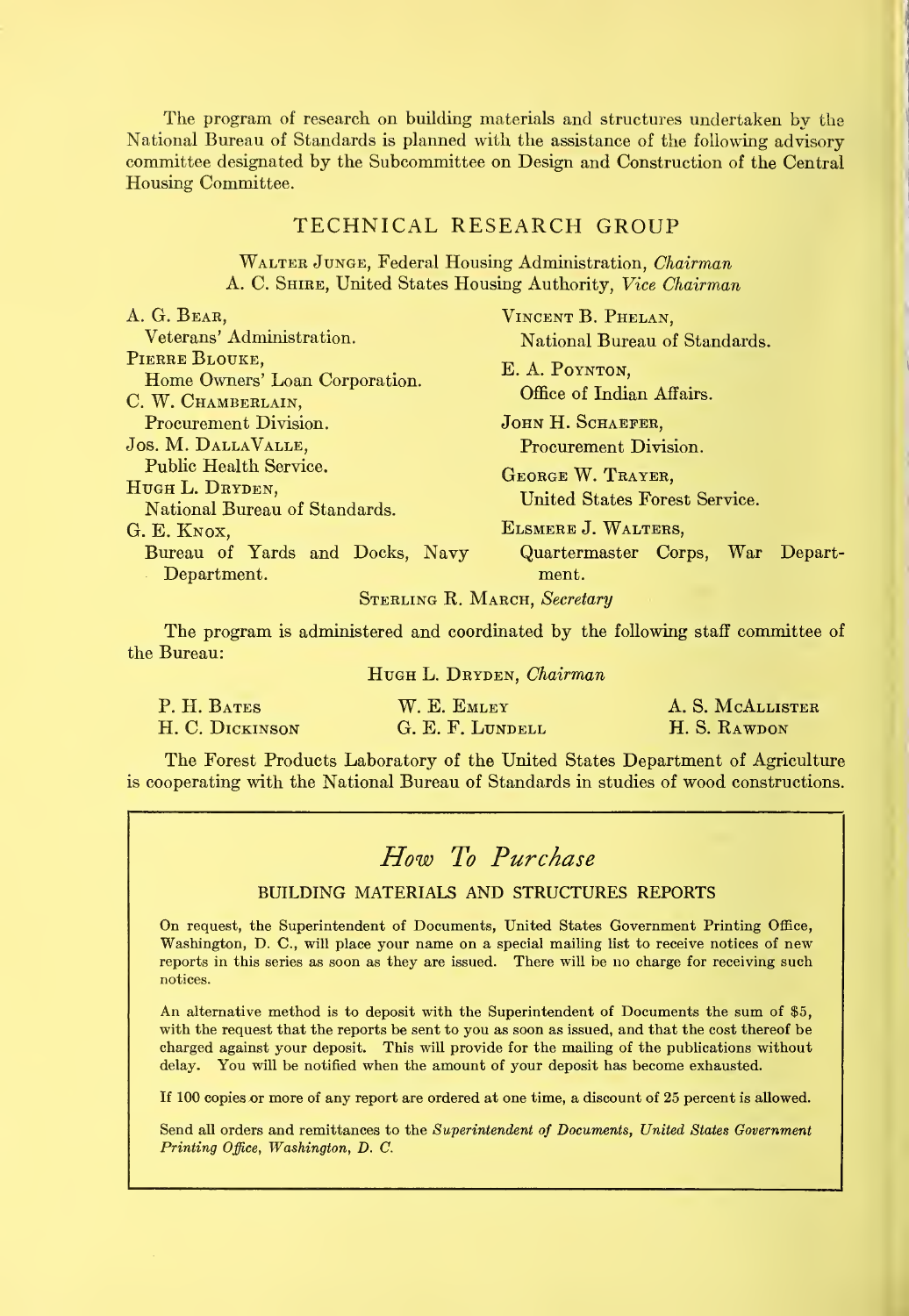UNITED STATES DEPARTMENT OF COMMERCE • Harry L. Hopkins, Secretary NATIONAL BUREAU OF STANDARDS • Lyman J. Briggs, Director

# BUILDING MATERIALS and STRUCTURES

# REPORT BMS16

Structural Properties of a "Tilecrete" Floor Construction Sponsored by Tilecrete Floors, Inc.

 $by$  HERBERT L. WHITTEMORE, AMBROSE H. STANG, and CYRUS C. FISHBURN



ISSUED MARCH 24, 1939

The National Bureau of Standards is a fact-finding organization; it does not "approve" any particular material or method of construction. The technical findings in this series of reports are to be construed accordingly.

UNITED STATES GOVERNMENT PRINTING OFFICE • WASHINGTON • 1939 FOR SALE BY THE SUPERINTENDENT OF DOCUMENTS, WASHINGTON, D. C. · PRICE 10 CENTS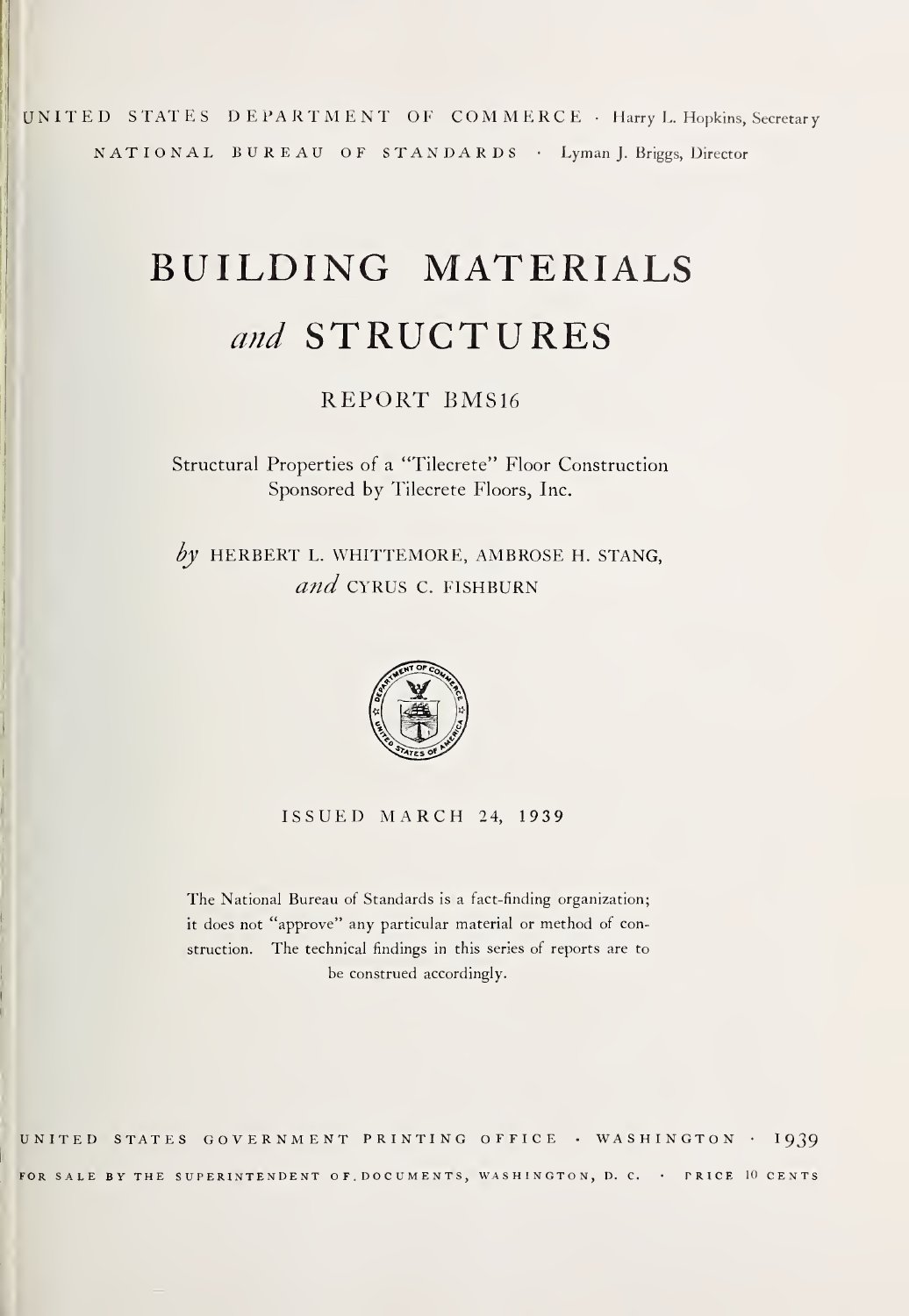# Foreword

This report is one of a series issued by the National Bureau of Standards on the struc tural properties of constructions intended for low-cost houses and apartments. Practically aU of these constructions were sponsored by groups within the building industry which advocate and promote the use of such constructions and which have built and submitted representative specimens as outlined in report BMS2, Methods of Deterrnining the Structural Properties of Low-Cost House Constructions. The sponsor is responsible for the representative character of the specimens and for the detailed description given in each report. The Bureau is responsible for the accuracy of the test data.

This report covers only the load-deformation relations and strength of the structural ' element submitted when subjected to transverse, impact, and concentrated loads by standardized methods simulating the loads to which the element would be subjected in actual service. It may be feasible to determine later the heat transmission at ordinary temperatures and the fire resistance of tliis same construction and perhaps other properties.

The National Bureau of Standards does not "approve" a construction, nor does it express an opinion as to the merits of <sup>a</sup> construction, for reasons given in reports BMSl and BMS2. The technical facts on this and other constructions provide the basic data from which architects and engineers can determine whether a construction meets desired performance requirements.

LYMAN J. BRIGGS, Director.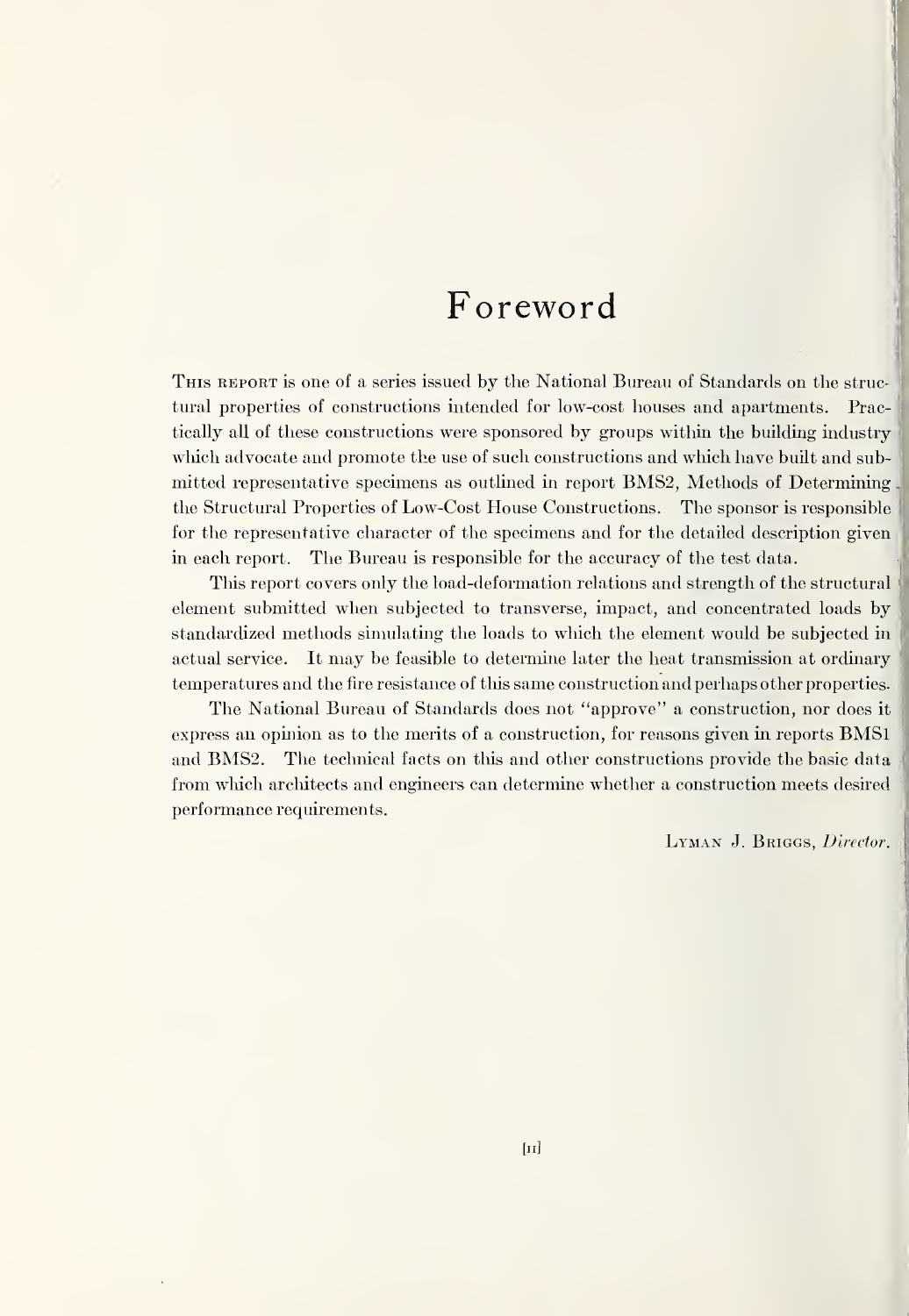# Structural Properties of a "Tilecrete" Floor Construction Sponsored by Tilecrete Floors, Inc.

by HERBERT L. WHITTEMORE, AMBROSE H. STANG, and CYRUS C. FISHBURN

#### CONTENTS

|                                              | Page |
|----------------------------------------------|------|
| Foreword ___________________________________ |      |
| I. Introduction                              |      |
|                                              | 2    |
|                                              | 2    |
|                                              |      |
| 1. Sponsor's statement                       | 2    |
|                                              |      |

#### **ABSTRACT**

<sup>i</sup> For the program on the determination of the structural properties of low-cost house constructions, Tilecrete Floors, Inc., submitted six specimens representing their "Tilecrete" floor construction.

The specimens were subjected to transverse, impact, and concentrated loads. For each of these loads three like specimens were tested, the concentrated-load tests being made on undamaged portions of the specimens used for the impact tests. The deformation under load and the set after the load was removed were measured for uniform increments of load, except for concentrated loads, for which the set only was determined. The strength under transverse load was also determined. The results are presented graphically and in a table.

#### I. INTRODUCTION

In order to provide teclmical facts on the performance of constructions wliich might be used in low-cost houses, to discover promisingconstructions, and ultimately to determine the properties necessary for acceptable performance, the National Bureau of Standards has invited the building industry to cooperate in a program of research on building materials and structures for use in low-cost houses and apartments. The objectives of this program are described in report BMSl, Research on Building Materials and Structures for Use in Low-Cost Housing,<sup>1</sup> and that part of the program relating to structural properties in report BMS2,

| IV. Floor $AW$ —Continued.              |   |
|-----------------------------------------|---|
| 1. Sponsor's statement—Continued.       |   |
| (b) Description                         |   |
| $(e)$ Comments                          | 3 |
| 2. Transverse load                      | 4 |
| 3. Inpact load_________________________ | 5 |
| 4. Concentrated load                    | 6 |
| V. Selected reference                   | 6 |
|                                         |   |

Page

Methods of Determining the Structural Properties of Low-Cost House Constructions.^

Conventional wood-frame constructions, in cluding those for floors, have been subjected by the Forest Products Laboratory of the United States Department of Agriculture to a series of standardized laboratory tests to provide data on the properties of some constructions for which the behavior in service is generally known. These data will be given in a subsequent report in this series.

This report describes the structural properties of a floor construction sponsored by one of the manufacturers in the building industry. The specimens were subjected to transverse, impact, and concentrated loads, simulating loads to which the floor of a house is subjected. In actual service, transverse loads are applied to floors by furniture and by the occupants; impact loads by objects falling on the floor or by persons jumping on the floor; and concentrated loads by furniture, for example, the legs of a piano.

The deformation and set under each increment of load were measured because the suitability of a floor construction depends in part on its resistance to deformation under load and whether it returns to its original size and shape when the load is removed.

<sup>1</sup> Price 10 cents. See cover page II.  $1.6680^{\circ} - 39$  [1]

<sup>2</sup> Price 10 cents.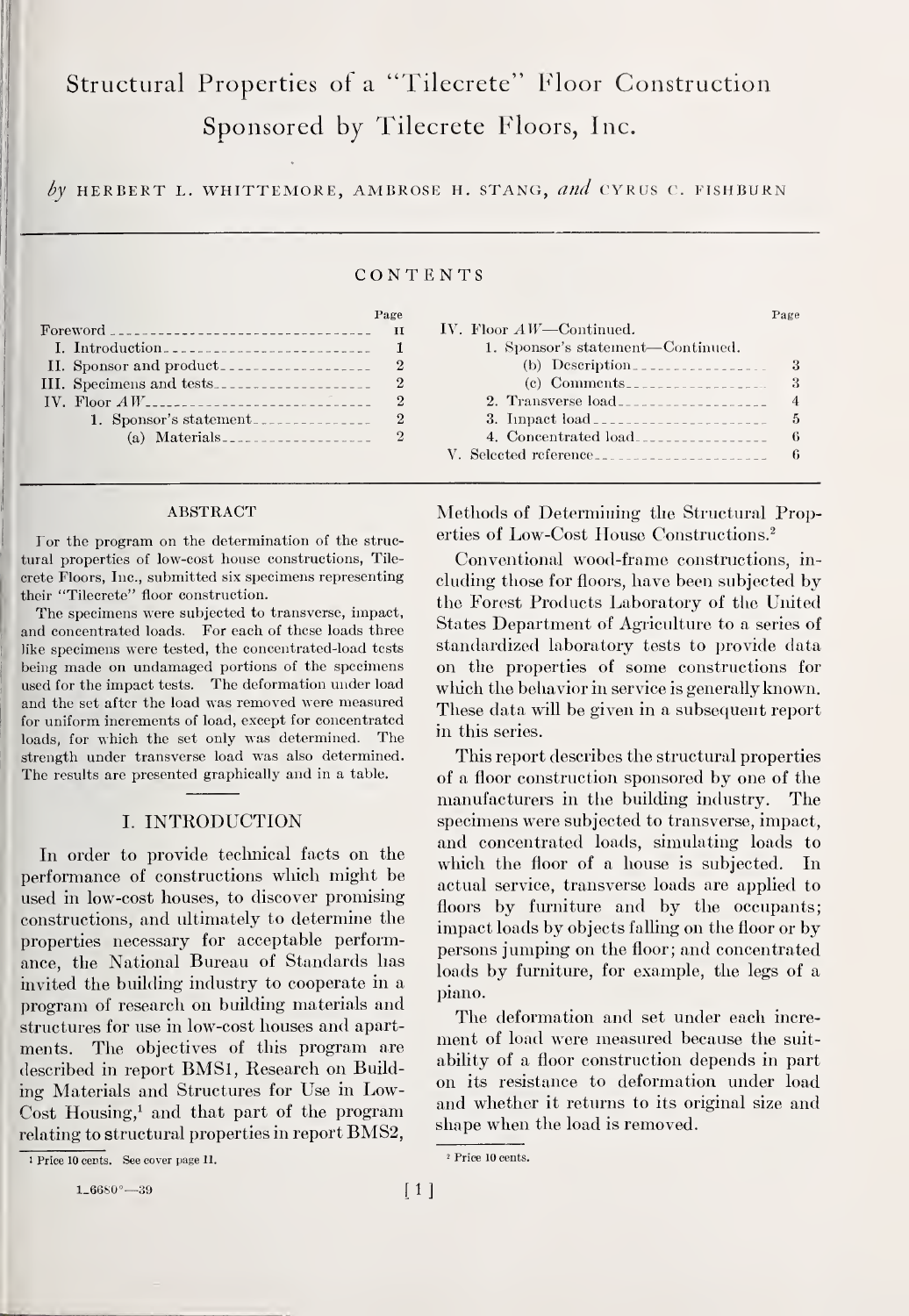#### II. SPONSOR AND PRODUCT

The specimens were submitted by Tilecrete Floors, Inc., St. Louis, Mo., and represented their "Tilecrete" floor construction. The floor construction consisted of expanded steel joists, tile fillers, concrete fill, and a wood-block finish floor.

#### III. SPECIMENS AND TESTS

The floor construction was assigned the symbol AW, and the specimens were assigned designations in accordance with table 1.

Table 1. Specimen designations

| Specimen designation                                                                                                          | Load | Load applied |
|-------------------------------------------------------------------------------------------------------------------------------|------|--------------|
| T1, T2, T3<br>$\begin{array}{ l l }\nI_1, I_2, I_3, \ldots \\ P_1, P_2, P_3, \ldots \\ \end{array}$ Proposed and Concentrated |      | Do.          |

" These specimens were undamaged portions of the specimens used fo the impact tests.

The specimens were tested in accordance with BMS2, Methods of Determining the Structural Properties of Low-Cost House Constructions.<sup>3</sup> This report also gives the requirements for the specimens and describes the presentation of the results of the tests, particularly the loaddeformation graphs.

The specimens were tested on May 2 and 3, 1938, when the age of the concrete fill was 28 days. The sponsor's representative witnessed the tests.

#### IV. FLOOR AW

#### 1. Sponsor's Statement

#### (a) Materials

 $Steel.$  - Open - hearth, hot - rolled, **I**-beams made by the Carnegie-Ilhnois Steel Co. The chemical composition of the steel is given in table 2 and the mechanical properties in table 3

TABLE 2.—Chemical composition of the steel  $\hspace{0.1mm}$ 

| Element | Content     |
|---------|-------------|
|         | Percent     |
|         | 0.19<br>.46 |
|         | .010        |
|         | - 028       |

<sup>2</sup> Price 10 cents.

TABLE 3.—Mechanical properties of the steel

| Yield point | Teusile strength | Elongation in 8 in. |
|-------------|------------------|---------------------|
| lb/in.2     | lb/in.2          | Percent             |
| 37,070      | 62, 540          | 29                  |

The I-beams were expanded hot to form joists by the Bates Expanded Steel Corp. The joists were straightened by rerolling.

Welds.—Arc welds made with low-carbon welding rods.

Tile.—Special structural clay floor tile, fourcell, 4 by  $16\frac{1}{2}$  by 12 in., as shown in figure 1, of northern surface clay, shell thickness  $\frac{3}{4}$  in., web thickness  $\frac{5}{8}$  in.; compressive strength on end, 3,500 lb/in.<sup>2</sup> of net area. "Half" tile,  $4 \text{ by } 8\%$  by  $12 \text{ in.}$ , were cut from full-size tile to include the entire center web.

The absorption of the tile, determined by the Masonry Construction Section of the National Bureau of Standards in accordance with the American Society for Testing Materials Standard C 112-36,<sup> $\pm$ </sup> was 21.8 percent for the 24-hr

<sup>4</sup> Am. Soc. Testing Materials Standards, pt. 2, p. 183-186 (1936).



FIGURE 1.—*Tile and "half" tile*.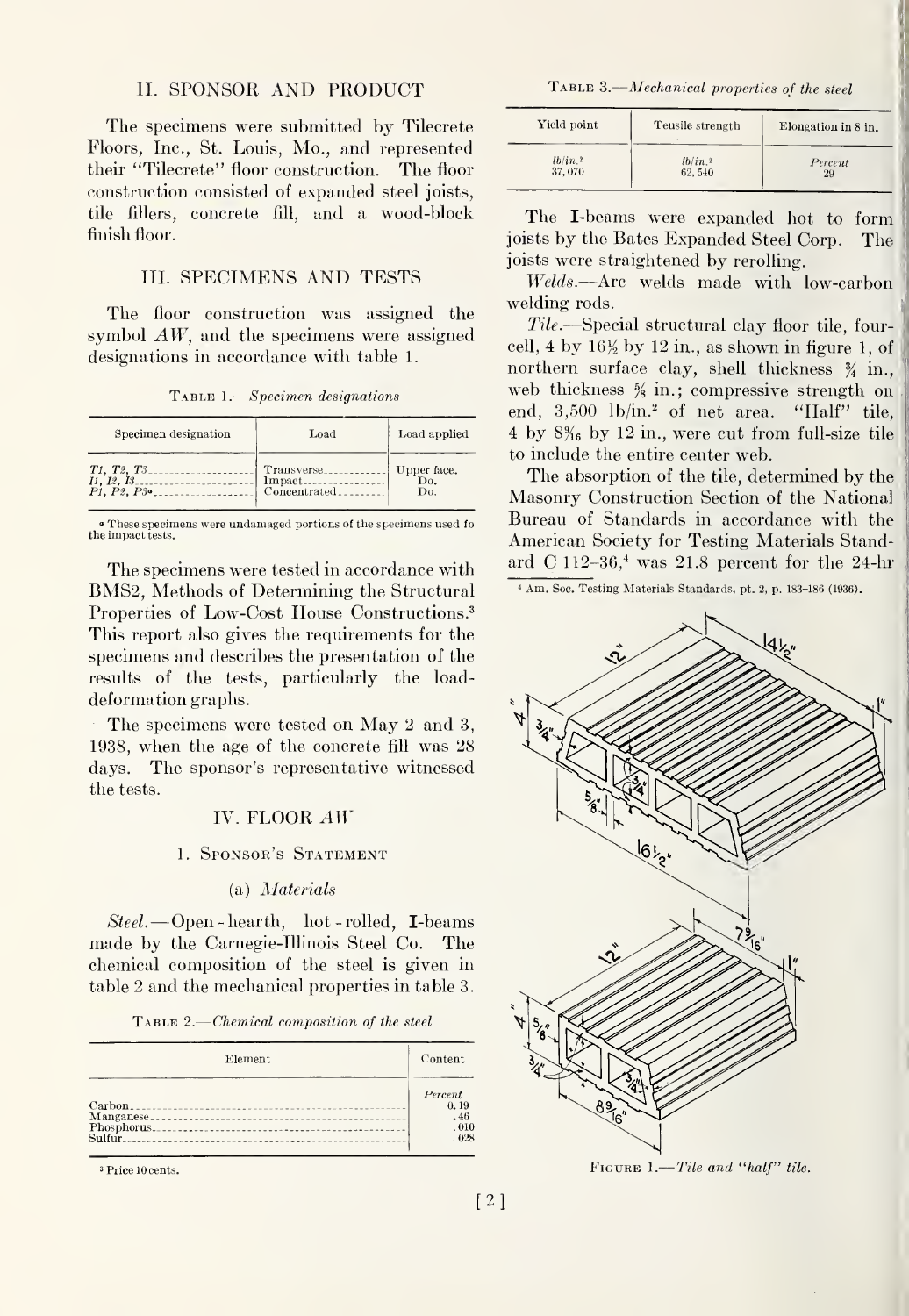cold test and 22.3 percent for the 1-hr boil test.

Concrete.—Truck-mixed, containing <sup>1</sup> part Portland cement, 2.5 parts dry sand, and 4 parts dry gravel, by weight. The concrete was delivered in two batches.

The following properties of the concrete were determined by the Masonry Construction Section of the National Bureau of Standards. For each batch the slump was determined and six 6- by 12-in. cylinders were made. Three cylinders were cured with the floor specimens and the other three were stored in the concrete curing room at 70° F and relative humidity of 95 to 100 percent. The compressive strength of the cylinders was determined on the day the corresponding floor specimens were tested, at an age of 28 days. The physical properties of the concrete are given in table 4.

| TABLE 4.— Physical properties of the concrete |  |  |  |  |
|-----------------------------------------------|--|--|--|--|
|-----------------------------------------------|--|--|--|--|

|          |                                     | Compressive strength                          |                                                    |  |
|----------|-------------------------------------|-----------------------------------------------|----------------------------------------------------|--|
| Batch    | Slump                               | Cylinders<br>cured with<br>floor<br>specimens | Cylinders<br>stored in<br>concrete-<br>curing room |  |
| $\Omega$ | $\frac{i n}{734}$<br>$8\frac{1}{4}$ | $\frac{lb/in.^2}{2,150}$<br>2,320             | lb/in.2<br>2,290<br>2,930                          |  |

Mastic.—Asphalt base. E. L. Bruce Co.

Wood.—Oak, red, clear, plain-sawed, parquetry flooring, 9- by 9-in. blocks, consisting of four strips of  $\frac{2\frac{5}{2}}{2}$  by  $2\frac{1}{4}$ -in. tongued-andgrooved flooring, fastened together by glue and by two sheet-steel splines in kerfs in the

bottom of each block. E. L. Bruce Co.'s "Bruce Finished Block."

#### (6) Description

The floor specimens were 12 ft <sup>6</sup> in. long, 4 ft 5 in. wide, and 6% in. thick. Each specimen consisted of three steel joists. A, as shown in figure 2, with structural-clay-tilc fillers, B, and a concrete fill, C. The fill was covered with mastic,  $D$ , on which a wood parquetry finish floor, E, was laid.

The price of this construction in Waslungton, D. C., as of July 1937, was  $$0.37/ft^2$ .

 $Joists$ .—The joists,  $A$ , were expanded steel **I-beams, 6 by 1** $\frac{1}{2}$  in., 12 ft 6 in. long, 4.22 lb/ft, "Bonderized" finish. The joists had stiffeners welded to each end, as shown in figure 3.

Tile fillers.—Tile fillers, B, were placed between the joists, and "half" tile along each edge of the specimen.

 $Fill$ —The fill,  $C$ , was concrete, 2 in. thick, screeded level with the upper flanges of the joists. The concrete was batch <sup>1</sup> for speci mens  $I_1$ ,  $I_2$ , and  $T_1$  and batch 2 for specimens 13, T<sub>2</sub>, and T<sub>3</sub>.

Mastic.—Mastic, D, was applied with <sup>a</sup> brush to the upper face of the specimen.

Finish floor.—The finish floor,  $E$ , consisted of wood-block flooring laid in the mastic.  $\mathcal{L}$ 

#### (c) Comments

"Tilecrete" floors have been used in approximately 280 buildings up to October 1, 1938.

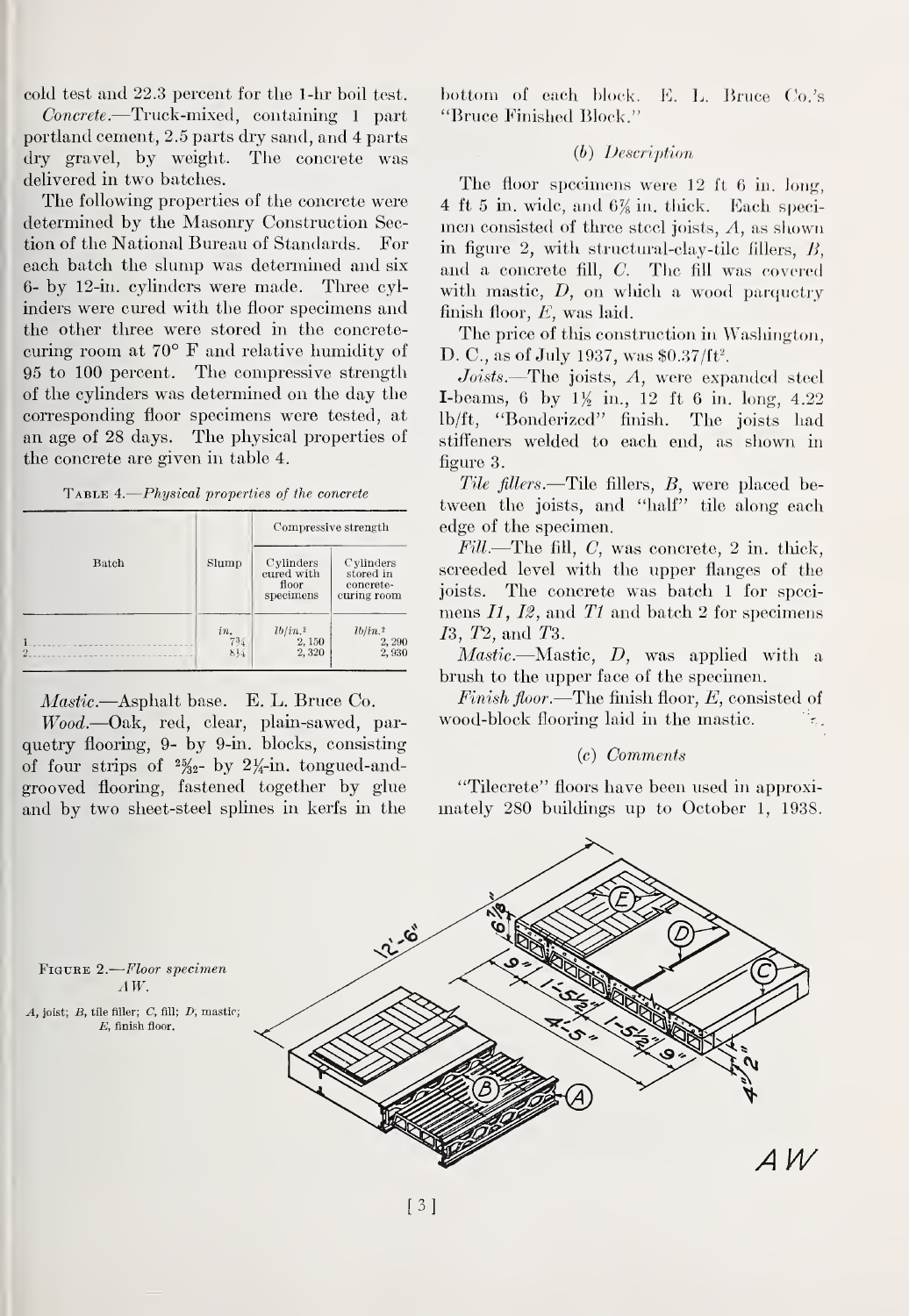

FIGURE 3.—*Expanded steel joist*.

About 80 percent of these buildings were dwellings.

The joists are designed to be framed into con ventional masonry or steel buildings without the use of temporary supports during erection. Plumbing, electric conduit, and air ducts may be placed in the floor before the concrete fill is poured. The concrete fill is poured directly on the tile and steel without the use of forms. Any type of finish floor may be used over the concrete fill. Typical finish floors are (a) wood blocks laid in mastic, (b) wood flooring fastened to wood sleepers set in the concrete, (c) linoleum, (d) concrete, (e) terrazzo, and (f) floor tile.

The ceiling may be finished with plaster applied in two coats. The scratch coat containing fibered plaster is applied directly to the tile. The usual white finish coat is applied over the scratch coat.



Figure 4. Floor specimen AW-Tl under transverse load.

#### 2. Transverse Load

Floor specimen AW-Tl under transverse load is shown in figure 4. The results for floor speci mens  $AW-T1$ , T2, and T3 are shown in table 5 and in figure 5.

TABLE 5.—Structural properties of floor  $AW$ [Weight, 51.51b/ft2]

| Load          | Load applied                                   | Speci-<br>men<br>desig-<br>nation       | Maxi-<br>mum<br>height of<br>drop | Maxi<br>mum<br>load                    |
|---------------|------------------------------------------------|-----------------------------------------|-----------------------------------|----------------------------------------|
| Transverse.   | Upper face; span, 12 ft<br>$0$ in.             | T1<br>T2<br>T3                          | ft                                | $lb/ft^2$<br>435<br>438<br>444         |
| Concentrated. | Average.<br>Upper face_                        | $_{P2}^{P1}$<br>P3                      |                                   | 439<br>lb<br>a1000<br>a1000<br>$*1000$ |
| Impact.       | Average.<br>Upper face; span, 12 ft<br>$0$ in. | I1<br>$\overline{I2}$<br>I <sup>3</sup> | $*10.0$<br>a10.0<br>a10.0         | a1000                                  |
|               | Average.                                       |                                         | $*10.0$                           |                                        |

<sup>a</sup> Specimen did not fail.

Each of the specimens failed by yielding of the lower flanges of the joists, as indicated by



Load-deflection (open circles) and load-set (closed circles) results for specimens  $AW-T1$ , T<sup>2</sup>, and T<sup>3</sup> on the span 12 ft 0 in.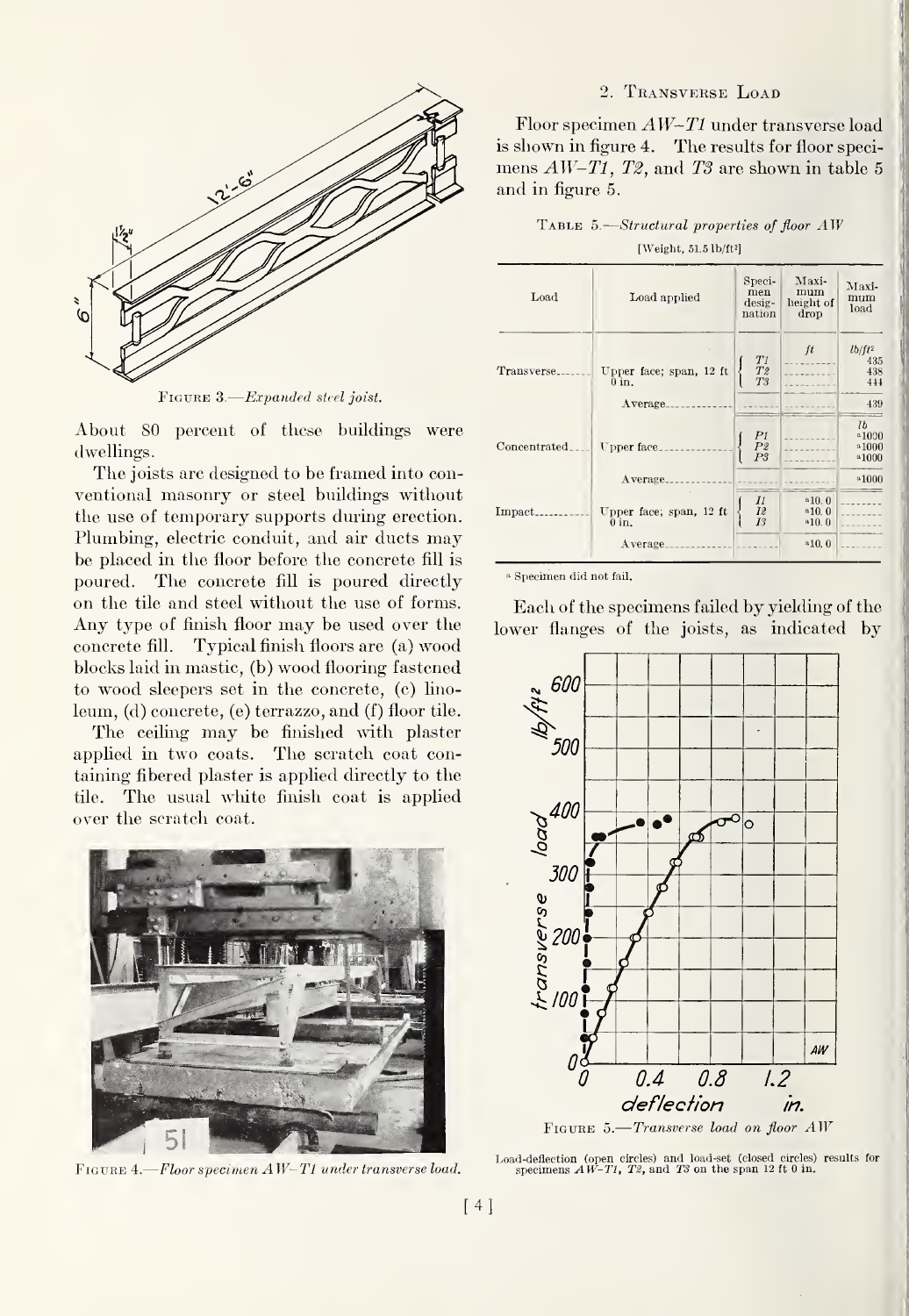

FIGURE 6.  $Floor$  specimen  $AW-II$ under impact load.

Liiders' lines, followed by cracking of some of the tile fillers and cracking of the concrete fill at joints between the tiles. The Liiders' lines were observed at loads of 390, 383, and 360 lb/ft<sup>2</sup> for specimens  $T1$ ,  $T2$ , and  $T3$ , respectively. In addition, for specimen  $T2$  the finish



FIGURE 7.—Impact load on floor  $AW$ .

Height of drop-deflecticn (open circles) and height of drop-set (closed circles) results for specimens  $A W-H$ ,  $I2$ , and  $I3$  on the span 12 ft 0 in.

floor separated from the concrete fill between the loading rollers.

### 3. Impact Load

Floor specimen  $AW-I1$  during the impact test is shown in figure 6. The results for floor specimens  $AW-I1$ ,  $I2$ , and  $I3$  are shown in table 5 and in figure 7.

The impact loads were applied to the center of the upper face of each specimen so that the sandbag struck the finish floor directly over the



FIGURE 8.-Floor specimen AW-P2 under concentrated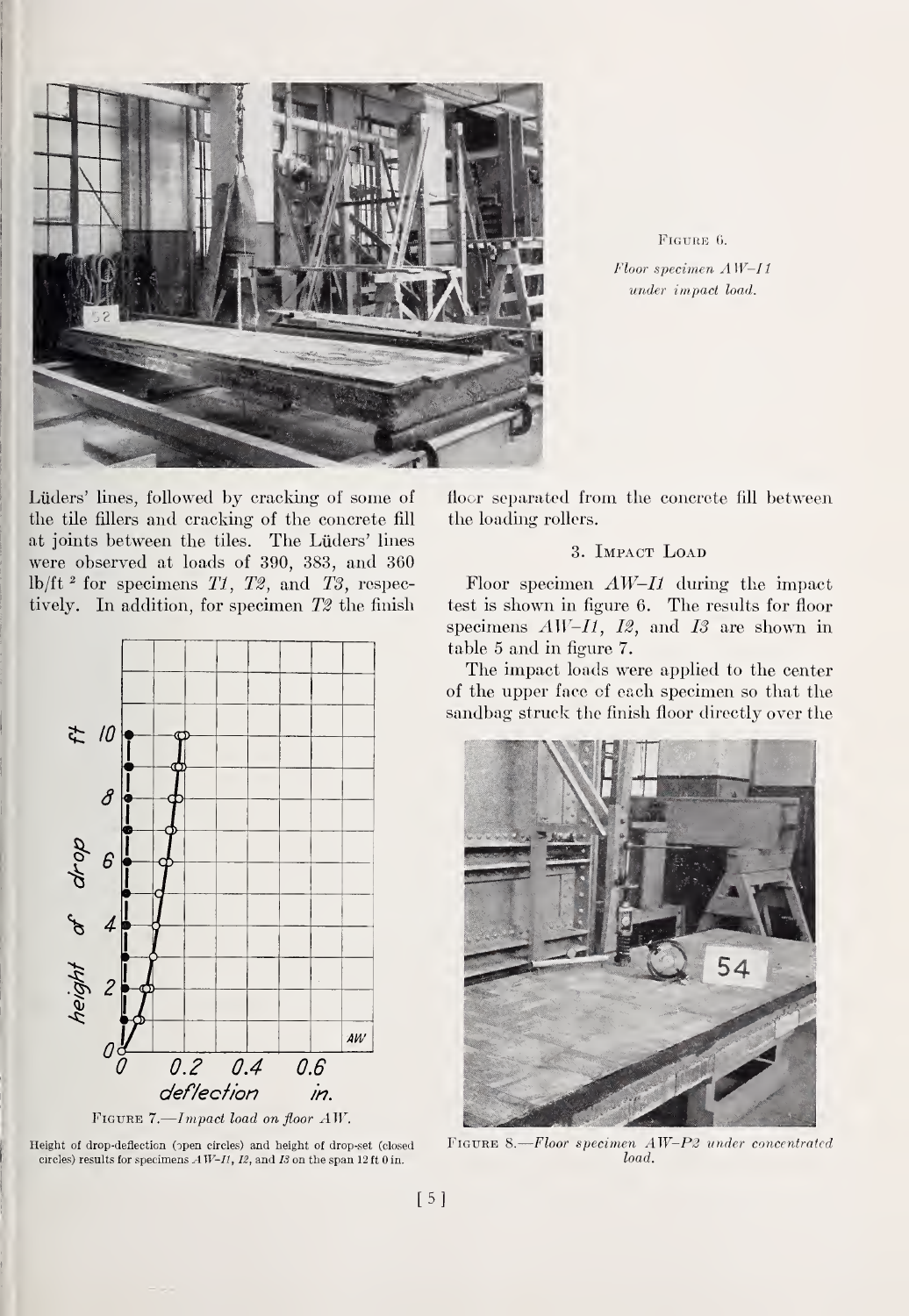center joist. The sets after a drop of 10 ft were 0.023, 0.021, and 0.022 in. for specimens II, 12, and 13, respectively, and no other effect was observed.

#### 4. Concentrated Load

Floor specimen AW-P2 under concentrated load is shown in figure 8. The results for floor specimens  $AW-P1$ ,  $P2$ , and  $P3$  are shown in table 5 and in figure 9.



FIGURE 9.—Concentrated load on floor AW. Load-indentation results for specimens  $AW-P1$ ,  $P2$ , and  $P3$ .

The concentrated loads were applied to the finish floor of each specimen near a corner of one of the inner blocks of flooring. The indentations after a load of <sup>1</sup> ,000 lb had been applied were 0.089, 0.049, and 0.036 in. for specimens PI, P2, and P3, respectively, and no other effect was observed.

The sponsor supplied the information contained in the sponsor's statement. The drawings of the specimens were prepared by E. J. Schell and G. W. Shaw of the Bureau's Building Practice and Specifications Section, under the supervision of V. B. Phelan. That Section also cooperated in the preparation of the report.

The structural properties were determined by the Engineering Mechanics Section, under the supervision of H. L. Whittemore and A. H. Stang, and the Masonry Construction Section, under the supervision of D. E. Parsons, with the assistance of the following members of the professional staff: C. C. Fishburn, F. Cardile, R. C. Carter, H. DoUar, M. Dubin, A. H. Easton, A. S. Endler, C. D. Jolmson, P. H. Petersen, A. J. Sussman, and L. R. Sweetman.

## V. SELECTED REFERENCE

Brick and Clay Record, 93, No. 2, 26 (1938).

### Washington, December 7, 1938.

o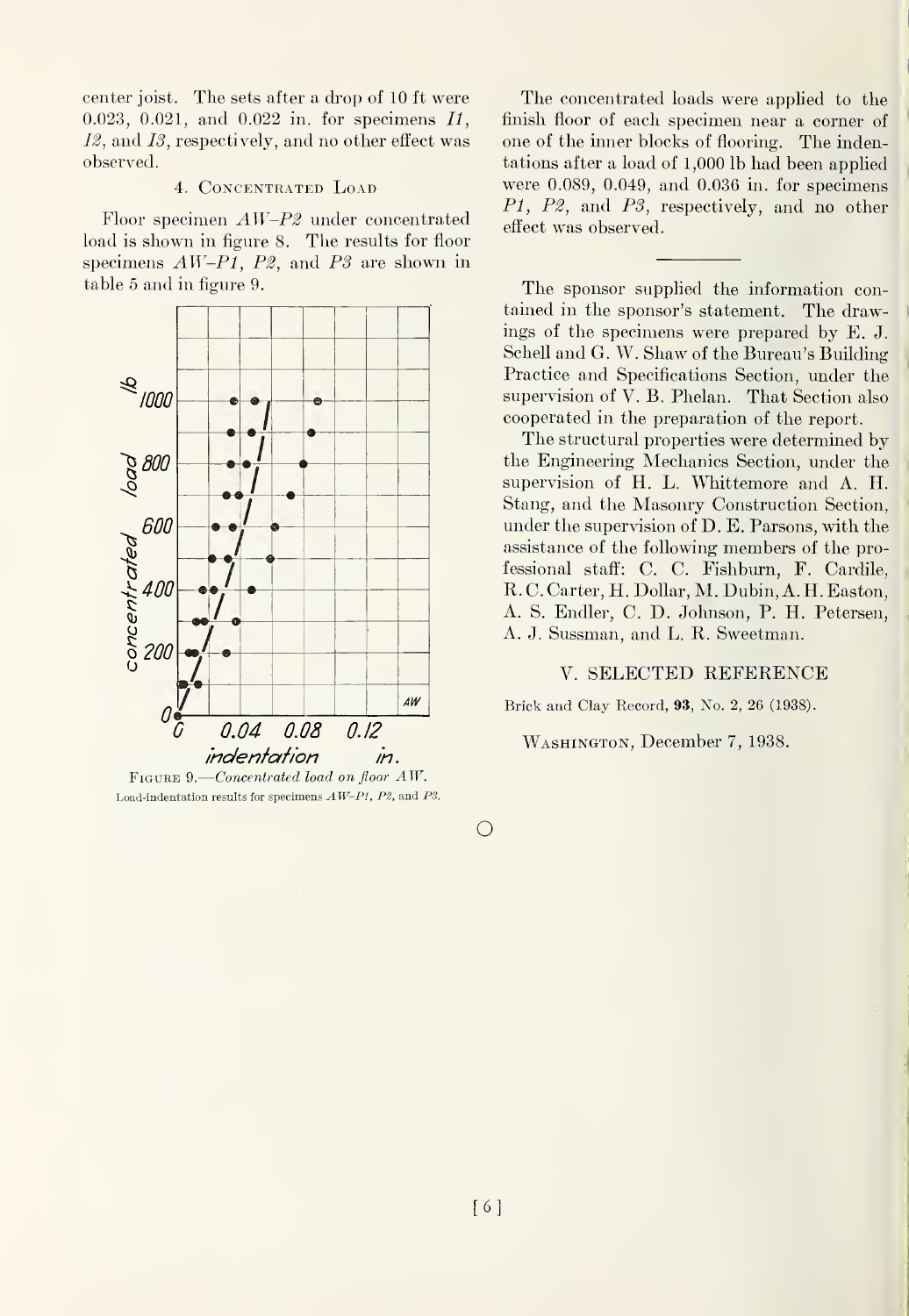The National Bureau of Standards was established by act of Congress, approved March 3, 1901, continuing the duties of the old Office of Standard Weights and Measures of the United States Coast and Geodetic Survey. In addition, new scientific functions were assigned to the new Bureau. Originally under the Treasury Department, the Bureau was transferred in 1903 to the Department of Commerce and Labor (now the United States Department of Commerce). It is charged with the development, construction, custody, and maintenance of reference and working standards, and their intercomparison, improvement, and application in science, engineering, industry, and commerce.

#### SUBJECTS OF BUREAU ACTIVITIES

| $\emph{Electrically}$            | U |
|----------------------------------|---|
| Resistance Measurements          |   |
| Inductance and Capacitance       |   |
| <b>Electrical Instruments</b>    |   |
| <b>Magnetic Measurements</b>     |   |
| Photometry                       |   |
|                                  |   |
| Radio                            |   |
| <b>Underground Corrosion</b>     |   |
| Electrochemistry                 |   |
| Telephone Standards              |   |
| Weights and Measures             |   |
| Length                           |   |
| $\rm{Mass}$                      |   |
| Time                             | M |
| Capacity and Density             |   |
| <b>Gas Measuring Instruments</b> |   |
| Thermal Expansivity, Dental      |   |
| Research, and Identifica-        |   |
| tion                             |   |
| Weights and Measures Laws        |   |
| and Administration               |   |
|                                  |   |
| Large-Capacity Scale Testing     | 0 |
| Limit Gages                      |   |
| <b>Heat and Power</b>            |   |
| Thermometry                      |   |
| Pyrometry                        |   |
| <b>Heat Measurements</b>         |   |
| <b>Heat Transfer</b>             |   |
| Cryogenics                       |   |
| <b>Fire Resistance</b>           | Λ |
| <b>Automotive Power Plants</b>   |   |
| Lubrication and Liquid Fuels     |   |
| Aviation Engines and Acces-      |   |
| sories                           |   |
| $\it Optics$                     |   |
| ${\rm Spectroscopy}$             | C |
| Polarimetry                      |   |
|                                  |   |
| Colorimetry and Spectropho-      |   |
| tometry                          |   |
| <b>Optical Instruments</b>       |   |
| Radiometry                       |   |
| Atomic Physics, Radium, and      |   |
| $X$ -Rays                        |   |
| Photographic Technology          |   |
| Interferometry                   |   |
| Chemistry                        |   |
| Paints, Varnishes, and Bitu-     | S |
| minous Materials                 |   |

 $\overline{r}$  and  $\overline{r}$  and  $\overline{r}$  and  $\overline{r}$  and  $\overline{r}$ 

Chemistry—Continued Detergents, Cements, Corrosion, Etc. Organic Chemistry Metal and Ore Analysis, and Standard Samples Reagents and Platinum Metals Electrochemistry (Plating) Gas Chemistry Physical Chemistry Thermochemistry and Constitution of Petroleum Mechanics and Sound Engineering Instruments and Mechanical Appliances Sound Aeronautic Instruments Aerodynamics Engineering Mechanics Hydraulics Organic and Fibrous Materials Rubber **Textiles** Paper Leather Testing and Specifications Fiber Structure Organic Plastics **Metallurgy** Optical Metallurgy Thermal Metallurgy Mechanical Metallurgy Chemical Metallurgy Experimental Foundry Clay and Silicate Products Whiteware Glass Refractories Enameled Metals Heavy Clay Products Cement and Concreting Materials Masonry Construction Lime and Gypsum Stone Simplified Practice Wood, Textiles, and Paper

Simplified Practice—Continued Metal Products and Construction Materials Containers and Miscellaneous Products Materials Handling Equipment and Ceramics Trade Standards Wood, Wood Products, Paper, Leather, and Rubber Metal Products **Textiles** Apparel Petroleum, Chemical, and Miscellaneous Products Codes and Specifications Safety Codes Building Codes Building Practice and Specifi cations Producer Contacts and Certification Consumer Contacts and Labeling **Office** Finance Personnel Purchase and Stores Property and Transportation Mail and Files Library Information Editorial Shops Design and Drafting Instrument Woodworking Glassblowing Shop Tools and Equipment Materials and Supplies Operation of Plant Power Plant Electrical Piping Grounds Construction Guard **Janitorial**